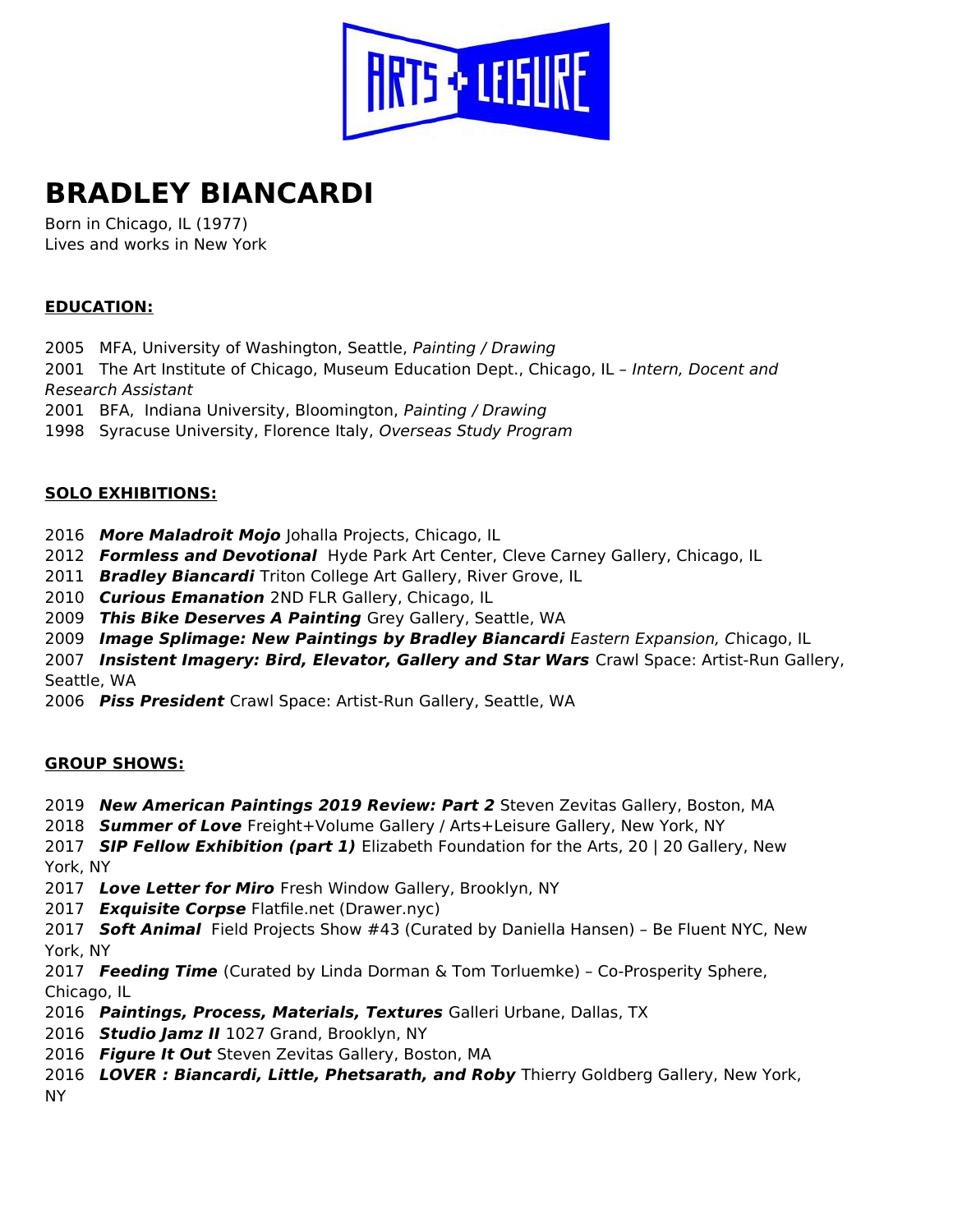

2016 Introspective BravinLee Programs, New York, NY

2016 Roots & Culture 10th Anniversary Benefit Roots & Culture Contemporary Art Center, Chicago, IL

2016 Conceptualize / Realize (Marwen Faculty Exhibition) Marwen Art Gallery, Chicago, IL

2015 Sprit of the Dead Watching Devening Projects+Editions, Chicago, IL

2015 LOWENNIAL No.2 The LOW Museum of Contemporary Culture, Atlanta, GA

2014 Kinsey Institute Juried Erotic Art Show 2014 Grunwald Gallery of Art, Bloomington, IN

2014 CUFF  $\infty$  LESS Version Fest 14, Center for Search and Research, Chicago, IL

2013 Information Processors Usable Space, Milwaukee, WI

2013 Mixed Tape The Bubbler at Madison Public Library, Madison, WI

2013 The Power of Ten (Threewalls 10th Anniversary Benefit & Gala) Salvage One & Threewalls, Chicago, IL

2013 **Roots & Culture 7th Annual Fundraiser** Roots & Culture Contemporary Art Center, Chicago, IL

2012 Dear Resonance and the Memory Hole: Bradley Biancardi and Zoe Nelson Roots  $\&$ Culture, Chicago, IL

2012 MDW Fair Mana Contemporary, Hyde Park Art Center booth, Chicago, IL

2011 Let's Be... Friends Residence Gallery, Long Beach, CA

2010 The Transforming State (Curated by Sumakshi Singh and Paola Cabal) Religare Gallery, New Delhi, India

2010 You Want Some Of This? (Juried by Keith Boadwee) Corridor Gallery, Seattle, WA

2010 New Works by Bradley Biancardi - Rachel Welling - Paul Yurkovich 1013 Living Room, Chicago, IL

2009 (Re)Collect (Curated by Francesca Wilmott) Hyde Park Art Center, Chicago, IL

2009 Paintpresent (Juried by Bobby Campbell) Loudon House, Lexington Art League, Lexington, KY

2009 Center Line (Curated by Oskar Friedl) ZhouB Art Center, Chicago, IL

2008 Bridgeport All\*Stars Co-Prosperity Sphere, Chicago, IL

2007 a spectral glimpse (Curated by Jim O'Donnell), Platform Gallery Seattle, WA

2007 PERFECT LANDSCAPE: Painting Broken Down The LAWRIMORE Project,

Seattle, WA

2007 Urban Mixed Media and Architectural Shapes Form / Space Atelier, Seattle, WA

2006 Current Works, Session One and Two Crawl Space Gallery, Seattle, WA

2006 Painted On The Hedreen Gallery, Lee Center for the Arts, Seattle,

WA

2006 Non-non-referential Painting Crawl Space: Artist-Run Gallery,

Seattle, WA

2005 Collections Crawl Space: Artist-Run Gallery, Seattle, WA

2005 M.F.A. Thesis Exhibition Henry Art Gallery,

Seattle, WA

2004 Works in Progress Jacob Lawrence Gallery, Seattle,

WA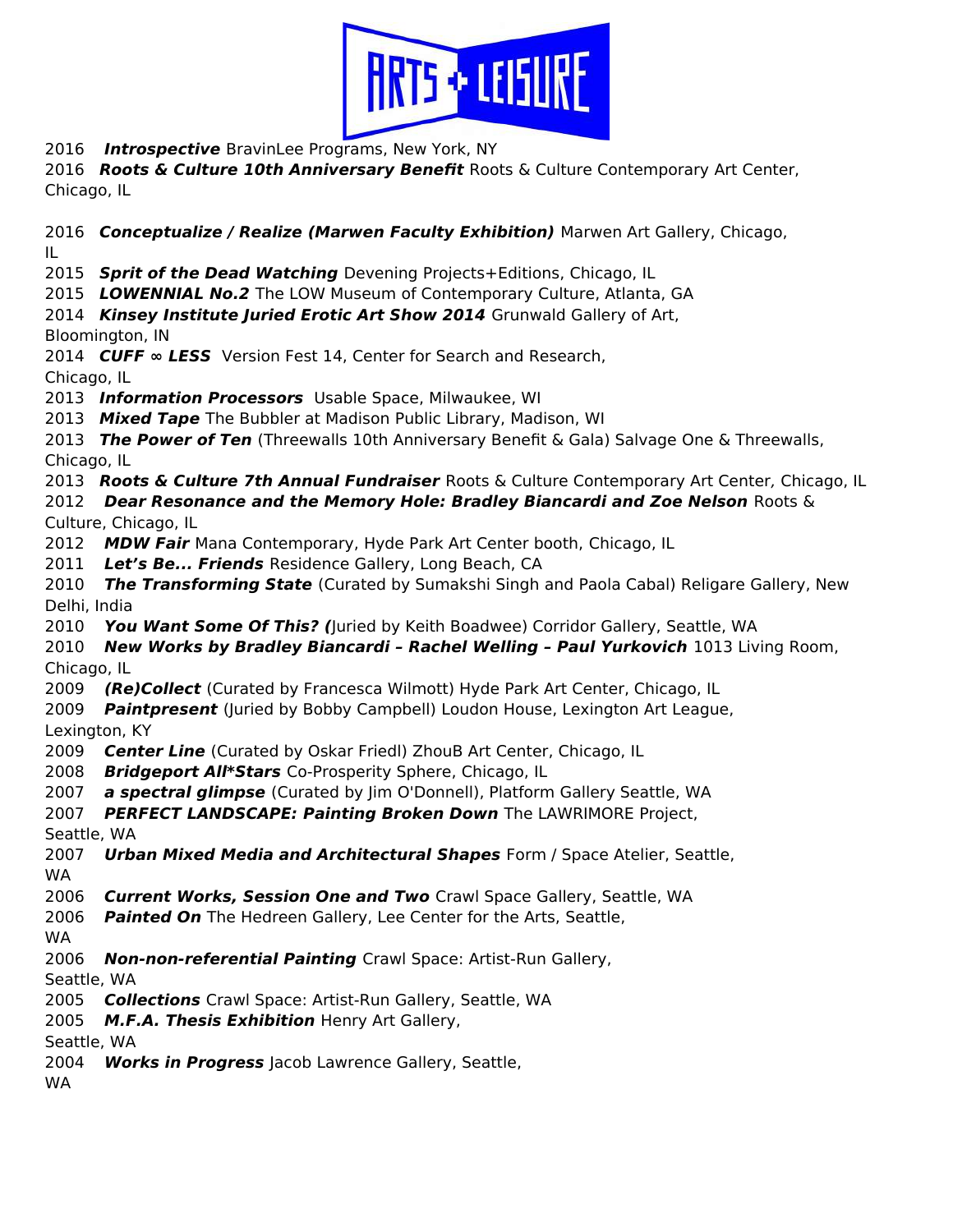

RESIDENCIES AND AWARDS:

2019 Elizabeth Murray Artist Residency by Collar Works Washington County, NY

2019 Selected Artist Fellow at Elizabeth Murray Artist Residency by Collar Works Washington County, NY

2018 The Edward F. Albee Foundation Montauk, NY

2018 New American Paintings #140 (Northeast) Selected Artist

2018 ArtMaze Magazine, Spring Issue 7: Selected Artist Curated by Benjamin Sutton, London, UK. Spring 2018

2017 SIP Fellowship : EFA Robert Blackburn Printmaking Workshop Program New York, NY

2016 New American Paintings #125 (Midwest) Selected Artist

2014 The Atlantic Center for the Arts / Master Artist: Dana Schutz New Smyrna Beach, FL

2014 City of Chicago DCASE IAP Grant Award

2014 **Joan Mitchell Foundation Scholarship Fund** The Atlantic Center

for the Arts

2012 **CAAP Grant** Chicago Office of Tourism and Culture

2011 The Vermont Studio Center Johnson, VT (Full Fellowship Joan Mitchell Foundation & VSC – August)

2011 **CAAP Grant** Chicago Office of Tourism and Culture

2011 Full Fellowship Joan Mitchell Foundation / The Vermont Studio

Center

2011 Individual Artist Professional Development Grant Illinois Arts Council

2010 The 'WhyNot Place' Residency Programme, Religare Arts.i New Delhi, India

2010 Residency Invitation – Religare Arts.i (1 of 16 / 400 applications)

2007 Finalist - Betty Bowen Memorial Award for Artists (1 of 5 / 462) applications)

2004 Boyer Gonzales Artist Scholarship Nomination Dedalus Foundation Teaching

2003 Research and Recognition Award University of Washington

2001 Merit Fraiser Award National Society of Arts and Letters

## PUBLICATIONS:

2019 Baker, Justin. "16 Collar Works Radio Bradley Biancardi", Media Sanctuary podcast and WOOC 105.3 FM, Troy, NY Open Studios Press. New American Paintings (Northeast Ed. #140), 2019

2018 Nedzamar, Samir. Lawrence, Nick. "Summer of Love" (Gallery exhibition catalog Freight+Volume / Arts+Leisure , 2018

2018 Leiman, Layla. "I Think and I Draw: In Conversation with Bradley Biancardi", ArtMaze Magazine, Sept. 2018

2018 ArtMaze Magazine, Spring Issue 7, Curated by Benjamin Sutton, London, UK. Spring 2018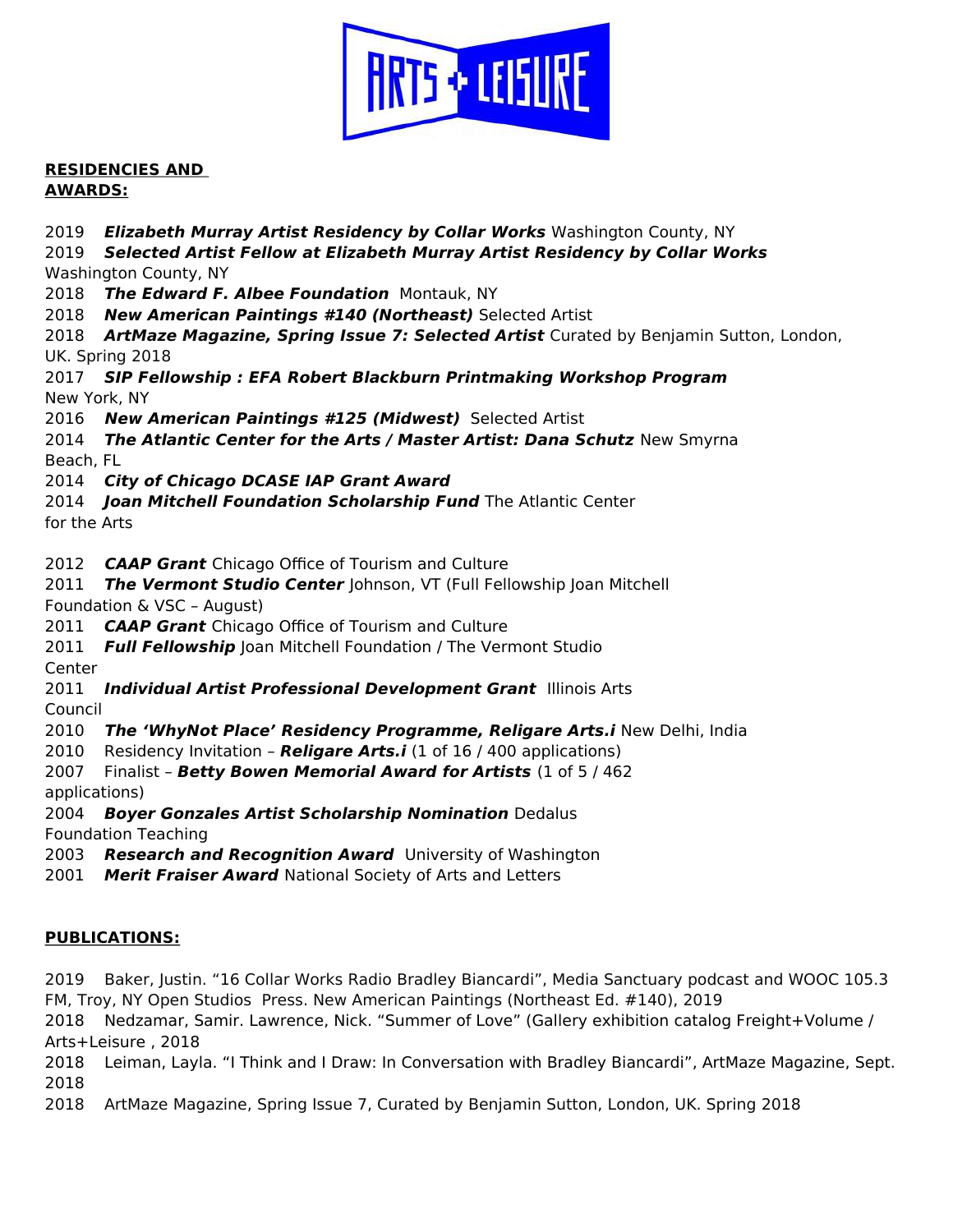

2016 Morgan, Kendall. "These are the 4 most interesting art gallery exhibits to wrap up 2016", CultureMap Dallas, 11/17/16 Open 2016 2016 Studios Press. New American Paintings (Midwest Ed. #125), 2016 2016 Insidewithin.com. "Bradley Biancardi's Abstract Narratives", INSIDE\WITHIN, April 2016 2016 Plagens, Peter. "A Collection of Artists' Portraits, Car Engines and Notes to Self", The Wall Street Journal, 2/12/2016 2016 Parker, Jennifer Deppe. "6 NYC Shows Worth Braving the Cold", Sixty Hotels (alphasixty), 2/1/2016 2015 Lowrance, Chris. ""Spirit of the Dead Watching' at Dan Devening Projects", MW Capacity, 8/30/2015 2014 Haug, Jim. "Atlantic Center for the Arts' residency program lets artists loose", The Daytona Beach News-Journal, 3/4/2014 2013 McAdams, Shane. "From the Curb in Milwaukee: Usable Space", Bad At Sports, October 25, 2013 2012 Cristello, Stephanie. "Review: Bradley Biancardi and Zoe Nelson / Roots & Culture", Newcity, June 5, 2012 2012 Johnson, Zachary. "Sitting down with Bradley Biancardi", Sixty Inches From Center: Chicago Arts Archive, Feb. 27, 2012 2010 Clements, Dee. "An Interview with Brad Biancardi", thepapercrane.com: Online Art Blog, September 10, 2010 2010 Singh, Sumakshi. The Transforming State - 2010 WhyNot Place Residency Programme, Religare arts.i, 2010, p. 28-35 2010 Ghose, Anindita. "The Lounge Show: Weekly Review of the Arts", LiveMint.com & The Wall Street Journal, July 31, 2010 2010 Ghose, Anindita. "The State of Art", LiveMint.com & The Wall Street Journal, Saturday, August 3, 2010 2010 John, Karuna. "Getting Creative", Time Out – Delhi, Art, August 6 – 19 2010, pg. 51 2010 Maddox, Georgina. "The City and Its Djinns", The Indian Express, New Delhi, Friday, July 16, 2010, pg. 6 2010 Bawa, Dr. Seema. "Changing Urban Landscapes", The Asian Age, New Delhi, Sunday, 8 August, 2010, pg. 21 2010 Archana. "Why Not Let CP Live?", Mail Today, New Delhi, Friday, July 30, 2010, pg. 24 – 25 2009 Hackett, Regina. "Finding the door when you're drunk", Another Bouncing Ball, Art To Go, July 11, 2009 2009 Speckmann, Benjamin (photo). "Studios", Proximity Magazine, Contemporary Art & Culture, Issue #4, Spring 2009 2007 Hackett, Regina. "Brad Biancardi's Enchanted Elevator Shafts", Seattle Post-Intelligencer, November 1, 2007 2007 Graves, Jen. "The Most Promising Young Painter in Seattle", InVisible Podcast Interview, The Stranger, Wed., Oct. 31, 2007

## CURATORIAL PROJECTS:

2016 The Continuous Stranger: Julia Klein and Michael Burmeister Usable Space, Milwaukee, WI 2013 Unique Hieroglyphics: Astrid Fuller and Rachel Welling Triton College Art Gallery, River Grove, IL

2006 Non-non-referential Painting Crawl Space: Artist-Run Gallery, Seattle, WA